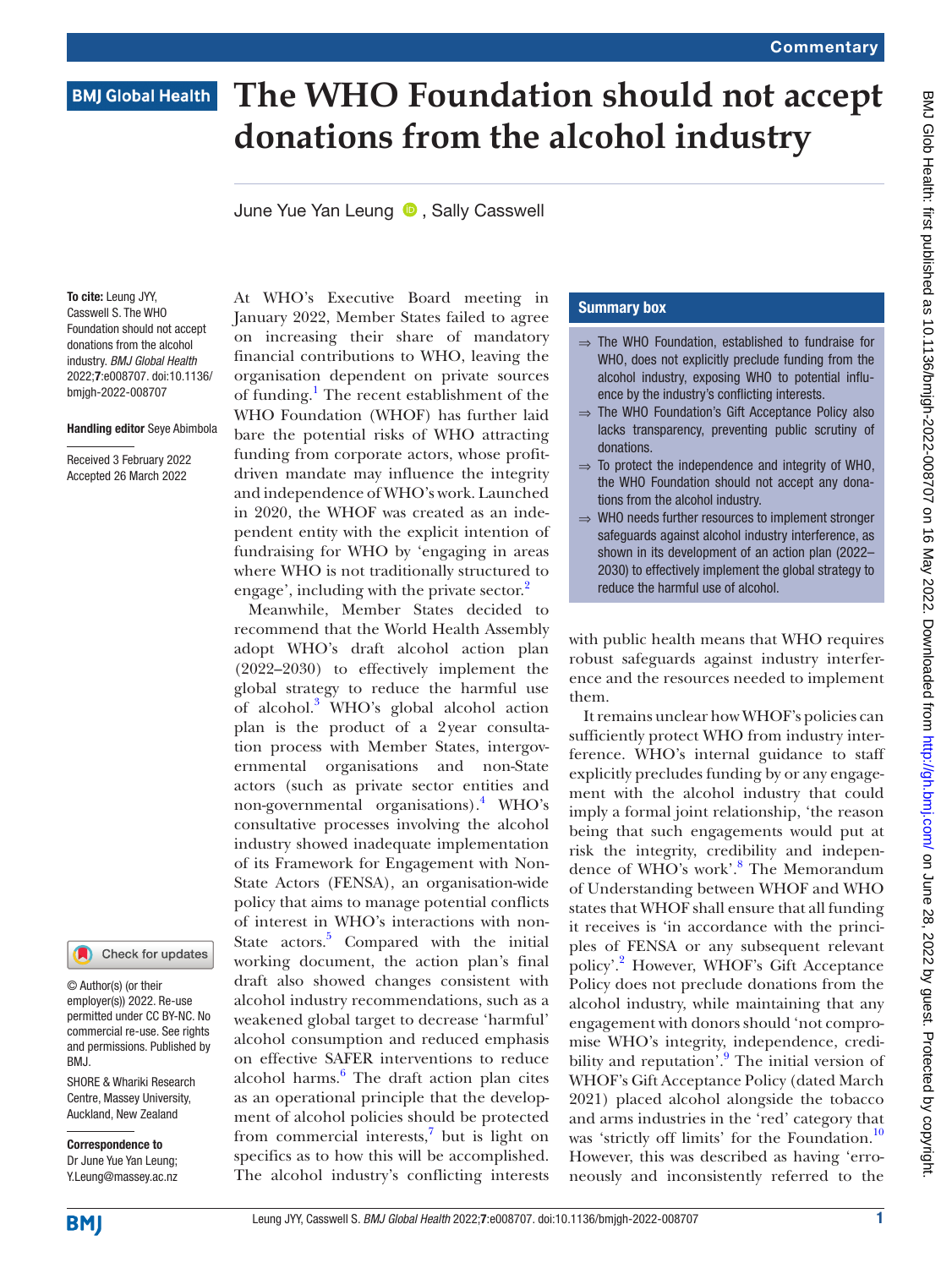### BMJ Global Health

alcohol industry' in an email from Anil Soni, WHOF's Chief Executive Officer, to the Global Alcohol Policy Alliance (dated September 2021). In an updated version of the policy (May 2021), alcohol was moved to the 'orange' category, allowing WHOF to determine whether acceptance of a gift from the industry is appropriate on a 'caseby-case basis'.<sup>9</sup> However, this 'orange' category has even been removed from the policy's current version (dated December 2021), which no longer specifically considers the potential harms to health of a donor's activities. $<sup>11</sup>$  $<sup>11</sup>$  $<sup>11</sup>$ </sup> In a further development of concern, WHOF has taken over the role of the COVID-19 Solidarity Response Fund to support WHO's pandemic response.<sup>12</sup> Although the Fund has been criticised for accepting donations from unhealthy commodity industries, it did preclude funding by the alcohol, tobacco and arms industries in  $2020$ .<sup>[13 14](#page-2-2)</sup>

We question whether this apparent failure by WHOF to exclude the alcohol industry is appropriate, given the alcohol industry relies for its profits on the sale of products which impair consumers' abilities to control their use and are responsible for significant harm to drinkers and others. The alcohol industry also has longstanding and close relationships with the tobacco industry and adopts strategies very similar to the tobacco industry's[,15](#page-2-3) such as corporate social responsibility activities to build credibility with policymakers, attempting to position themselves as partners in tackling alcohol harm.<sup>16</sup> Moreover, as the alcohol industry often engages front groups to obscure its vested interests, the opaque information available on alcohol industry actors would likely undermine the effectiveness of WHOF's due diligence and risk assessment processes.

We were unable to determine whether WHOF has accepted any donations from the alcohol industry based on the limited information available on WHOF's website.<sup>[17](#page-2-5)</sup> WHOF's Gift Acceptance Policy, in line with FENSA principles, requires any engagement with donors to 'be concluded on the basis of transparency, openness, inclusiveness, accountability, integrity and mutual respect'.<sup>11</sup> However, the current policy appears inadequate to ensure transparency in WHOF's interactions with donors. Specifically, the policy allows donors to remain anonymous as long as their identity is known to WHOF, and does not require WHOF to publish any details of its engagements with donors. To date, WHOF has published a list of contributions through to 31 December 2021, totalling over US\$28 million.<sup>18</sup> Of the 42 donations on the list, 14 were anonymised, including 10 donations of over US\$100 000. This lack of transparency also appears inconsistent with FENSA, which requires WHO to make public information on a non-State actor that it has decided to engage with, via the WHO register of non-State actors.[19](#page-2-7) To facilitate accountability, we ask that WHOF publish the full details of any contributions from non-State actors, including information on the actor as required by FENSA and documentation of any due diligence and risk assessment processes undertaken by WHOF.

Irrespective of transparency, WHO's reliance on private funding fundamentally places the agency at risk of influence by the conflicting interests of corporate actors, such as the alcohol industry. As improvements to the sustainability of WHO's current financing model remain uncertain, safeguards against corporate influence must be strengthened. Clarification of WHOF's policy not to accept donations from the alcohol industry is an important first step.

Contributors JYYL drafted the article. SC critically revised the article and approved the final version.

Funding This work was supported by Massey University, New Zealand.

Competing interests None declared.

Patient consent for publication Not applicable.

Ethics approval Not applicable.

Provenance and peer review Not commissioned; externally peer reviewed.

Data availability statement There are no data in this work.

Open access This is an open access article distributed in accordance with the Creative Commons Attribution Non Commercial (CC BY-NC 4.0) license, which permits others to distribute, remix, adapt, build upon this work non-commercially, and license their derivative works on different terms, provided the original work is properly cited, appropriate credit is given, any changes made indicated, and the use is non-commercial. See:<http://creativecommons.org/licenses/by-nc/4.0/>.

#### ORCID iD

June Yue Yan Leung<http://orcid.org/0000-0001-8448-9584>

#### <span id="page-1-0"></span>**REFERENCES**

- 1 Guarascio F, Hunnicutt T, Nebehay S. Exclusive: U.S. opposes plans to strengthen World Health Organization, 2022. Available: [https://](https://www.reuters.com/world/us/exclusive-us-opposes-plans-strengthen-world-health-organization-2022-01-21/) [www.reuters.com/world/us/exclusive-us-opposes-plans-strengthen](https://www.reuters.com/world/us/exclusive-us-opposes-plans-strengthen-world-health-organization-2022-01-21/)[world-health-organization-2022-01-21/](https://www.reuters.com/world/us/exclusive-us-opposes-plans-strengthen-world-health-organization-2022-01-21/)
- <span id="page-1-1"></span>2 Affiliation agreement between The World Health Organization (WHO) and the foundation in support of the World Health Organization (WHO-F), 2020. Available: [https://www.whofoundationproject.org/](https://www.whofoundationproject.org/wp-content/uploads/2020/09/MOU-WHO-WHOF-signed.pdf) [wp-content/uploads/2020/09/MOU-WHO-WHOF-signed.pdf](https://www.whofoundationproject.org/wp-content/uploads/2020/09/MOU-WHO-WHOF-signed.pdf)
- <span id="page-1-2"></span>World Health Organization. Executive board 150th session. Agenda item 7. Political declaration of the third high-level meeting of the general assembly on the prevention and control of noncommunicable diseases, 2022. Available: [https://apps.who.int/gb/](https://apps.who.int/gb/ebwha/pdf_files/EB150/B150(4)-en.pdf) [ebwha/pdf\\_files/EB150/B150\(4\)-en.pdf](https://apps.who.int/gb/ebwha/pdf_files/EB150/B150(4)-en.pdf)
- <span id="page-1-3"></span>4 World Health Organization. Towards an action plan (2022 - 2030) to effectively implement the Global strategy to reduce the harmful use of alcohol. Available: [https://www.who.int/teams/mental-health-and](https://www.who.int/teams/mental-health-and-substance-use/alcohol-drugs-and-addictive-behaviours/alcohol/our-activities/towards-and-action-plan-on-alcohol)[substance-use/alcohol-drugs-and-addictive-behaviours/alcohol/](https://www.who.int/teams/mental-health-and-substance-use/alcohol-drugs-and-addictive-behaviours/alcohol/our-activities/towards-and-action-plan-on-alcohol) [our-activities/towards-and-action-plan-on-alcohol](https://www.who.int/teams/mental-health-and-substance-use/alcohol-drugs-and-addictive-behaviours/alcohol/our-activities/towards-and-action-plan-on-alcohol)
- <span id="page-1-4"></span>Leung JYY, Casswell S. Management of Conflicts of Interest in WHO's Consultative Processes on Global Alcohol Policy. *[Int J Health](http://dx.doi.org/10.34172/ijhpm.2021.139)  [Policy Manag](http://dx.doi.org/10.34172/ijhpm.2021.139)* 2021.
- <span id="page-1-5"></span>6 Foundation for Alcohol Research and Education. Analysis of changes to the World Health Organization global alcohol action plan 2022-2030, 2022. Available: [https://fare.org.au/wp-content/uploads/](https://fare.org.au/wp-content/uploads/Analysis-of-changes-to-the-World-Health-Organization-Global-Alcohol-Action-Plan-2022-2030.pdf) [Analysis-of-changes-to-the-World-Health-Organization-Global-](https://fare.org.au/wp-content/uploads/Analysis-of-changes-to-the-World-Health-Organization-Global-Alcohol-Action-Plan-2022-2030.pdf)[Alcohol-Action-Plan-2022-2030.pdf](https://fare.org.au/wp-content/uploads/Analysis-of-changes-to-the-World-Health-Organization-Global-Alcohol-Action-Plan-2022-2030.pdf)
- <span id="page-1-6"></span>7 World Health Organization. Executive board 150th session. Provisional agenda item 7. Political Declaration of the third high-level meeting of the general assembly on the prevention and control of non-communicable diseases, 2022. Available: [https://apps.who.int/](https://apps.who.int/gb/ebwha/pdf_files/EB150/B150_7Add1-en.pdf) [gb/ebwha/pdf\\_files/EB150/B150\\_7Add1-en.pdf](https://apps.who.int/gb/ebwha/pdf_files/EB150/B150_7Add1-en.pdf)
- <span id="page-1-7"></span>8 Torjesen I. Exclusive: partnering with alcohol industry on public health is not okay, WHO says. *[BMJ](http://dx.doi.org/10.1136/bmj.l1666)* 2019;365:l1666.
- <span id="page-1-8"></span>9 WHO Foundation. Gift acceptance policy, 2021. Available: [https://](https://who.foundation/cms/wp-content/uploads/2021/03/WHOF_Gift_Acceptance_Policy_17-03-21.pdf) [who.foundation/cms/wp-content/uploads/2021/03/WHOF\\_Gift\\_](https://who.foundation/cms/wp-content/uploads/2021/03/WHOF_Gift_Acceptance_Policy_17-03-21.pdf) [Acceptance\\_Policy\\_17-03-21.pdf](https://who.foundation/cms/wp-content/uploads/2021/03/WHOF_Gift_Acceptance_Policy_17-03-21.pdf)
- <span id="page-1-9"></span>10 WHO Foundation. Gift acceptance policy (archived). Available: [https://web.archive.org/web/20210411223412/https://who.](https://web.archive.org/web/20210411223412/https://who.foundation/cms/wp-content/uploads/2021/03/WHOF_Gift_Acceptance_Policy_17-03-21.pdf) [foundation/cms/wp-content/uploads/2021/03/WHOF\\_Gift\\_](https://web.archive.org/web/20210411223412/https://who.foundation/cms/wp-content/uploads/2021/03/WHOF_Gift_Acceptance_Policy_17-03-21.pdf) [Acceptance\\_Policy\\_17-03-21.pdf](https://web.archive.org/web/20210411223412/https://who.foundation/cms/wp-content/uploads/2021/03/WHOF_Gift_Acceptance_Policy_17-03-21.pdf)